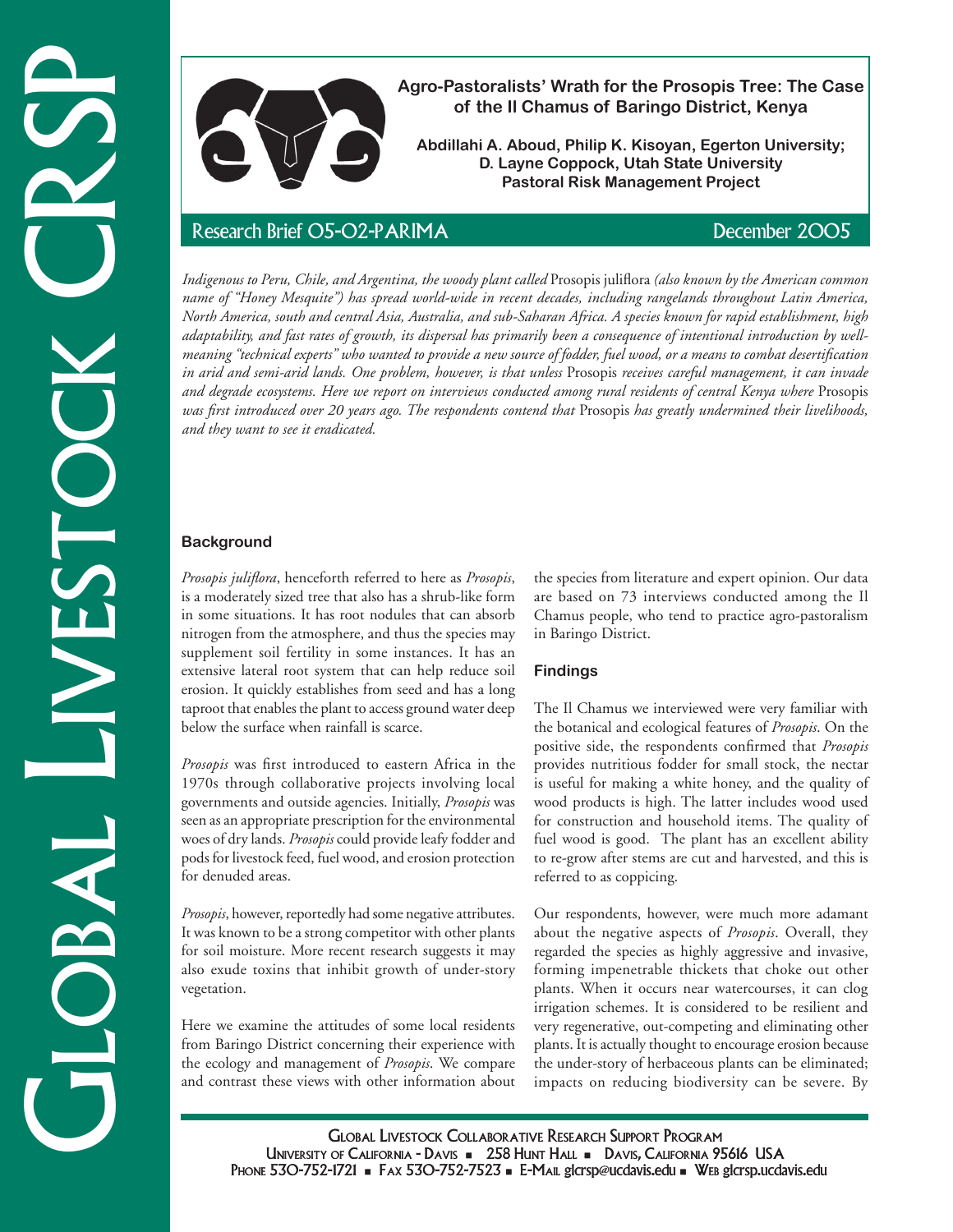

*Prosopis in seasonal grazing area in Ngambo, Baringo District, Kenya. Photo by Peter Little, June 2004.*

extensively drawing on ground water, dense stands of *Prosopis* are also thought to lower water tables. Although the seedpods are indeed palatable to livestock, the chemical content is thought to cause tooth problems for goats. A diet high in pods can reportedly cause mortality in sheep and goats due to digestive problems like impaction; even cattle can die if it feeds heavily on *Prosopis* leaves over a prolonged period of time—this is perceived to be due to toxicity. Finally, the pollen of *Prosopis* is speculated to cause human allergies, asthma, and lung inflammations.

Some of our results confirm earlier work by Lenachuru (2003). He found that Il Chamus people he surveyed thought that *Prosopis* had proven to be the "worst enemy" of the local people over the past 20 years. The Il Chamus have now decided to "wage war" against *Prosopis*, calling for its complete and unconditional eradication. The Il Chamus have even threatened to take legal action against the Kenya Government for environmental damages caused by the tree.

### **Practical Implications**

The *Prosopis* dilemma in Baringo is only one example of the many problems brought about by the introduction of new species without proper scientific study concerning their longterm effects on the environment, preferred management, and optimal forms of utilization. Unfortunately, practical experiences from many parts of the world have now shown that complete eradication of established *Prosopis* is virtually impossible. It is clear from our interviews that the species is considered a major threat to rural society by the Il Chamus.

There is a need to find ways of better utilizing and managing

*Prosopis* in Baringo, with an eye towards controlling its spread. Successful interventions would require extensive collaboration among government and non-government groups. These efforts require a multi-pronged approach involving policy and technical aspects.

The scope for addressing *Prosopis* problems via government policies and legislation is vast. Local enforcement of regulations is also vital. The legality of introducing alien species should be addressed. The process of land adjudication and promotion of appropriate land use needs urgent attention. Improved management and control of *Prosopis* requires organized efforts in terms of public education and public awareness-raising. This includes promotion of how *Prosopis* products could be best harvested and used. In other developing countries economic value has been added to some types of *Prosopis* products, and this involves comprehensive efforts incorporating product certification and marketing. Success stories revolving around wood prominently include firewood, charcoal, building materials, floor tiles, furniture, and handicrafts. Other opportunities involving non-wood products include processing for livestock feed, human food (toasted seeds), possible medicinal values, gum production, and tannin extraction.

Thinking about how to engage communities and build capacity in a process of ecological restoration of *Prosopis*affected sites also merits attention. There are situations where the ability of the species to add nitrogen to the soil and protect badly eroded sites against further ecological damage still matter.

Mobilizing people to better deal with *Prosopis* is a large problem. It would require full appreciation of constraints and opportunities imposed by socio-economic features of local societies. These include attitudes and values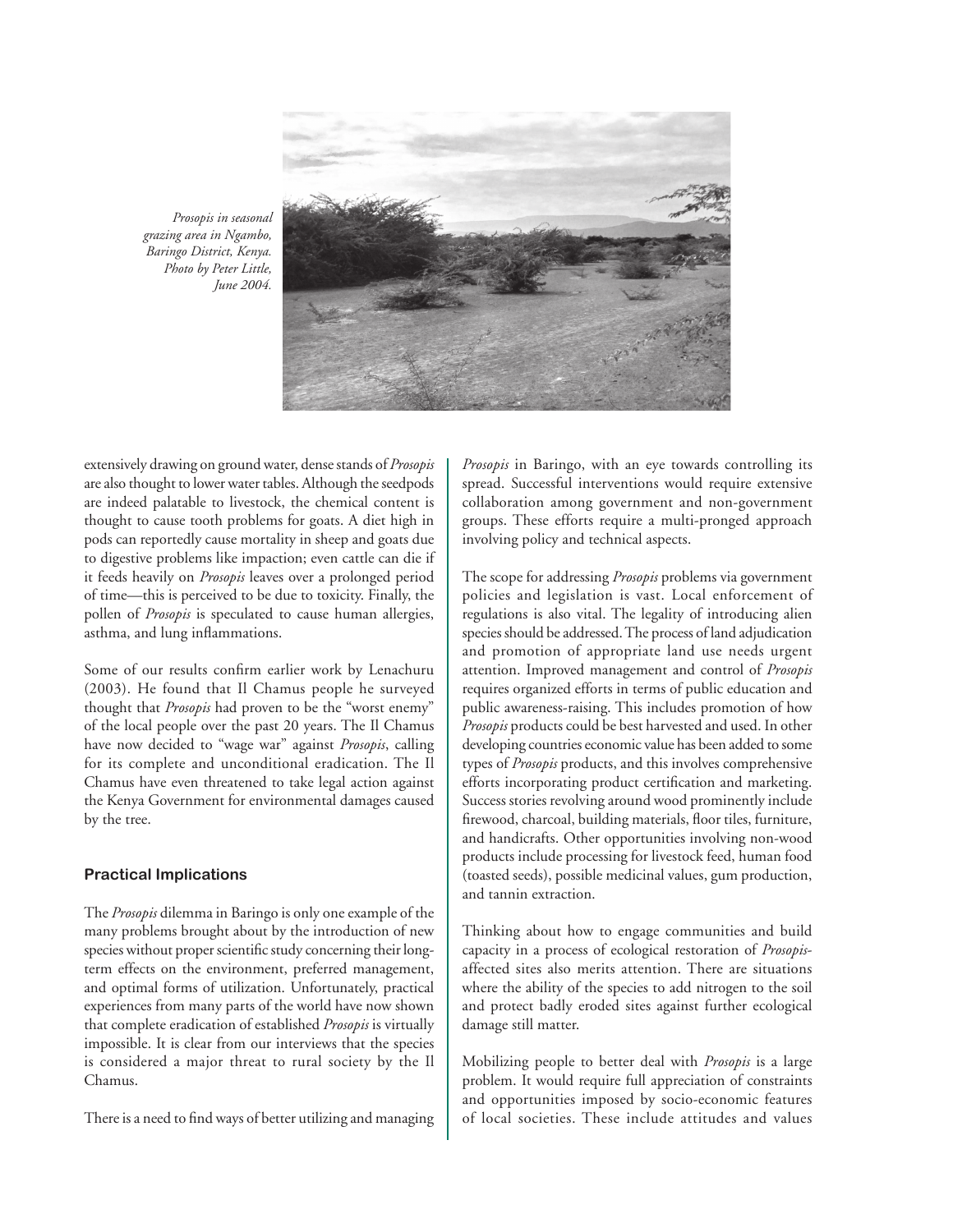with respect to community participation in resource management issues, problems that poverty imposes on people's priorities, conflicts in land use, land tenure, the role of rural insecurity in resource use, and constraints in the availability of labour. We also advocate that research is needed to assist this process. This could include policy analysis and studies devoted to verifying attributes of *Prosopis* noted in our interviews. There is also a need to carefully document success stories and constraints in the harvest, processing, and marketing of promising *Prosopis* products.



*Prosopis and other vegetation surround Il Chamus homestead, Sintaan, Baringo District, Kenya. Photo by Peter Little, June 2004.*

## **Further Reading**

Choge, S.K. and B.N. Chikamai (eds.) 2003. *Proceedings of a Workshop on Integrated Management of* Prosopis *Species in Kenya.* Jointly published by the Global Environmental Facility (GEF), the Kenya Forestry Research Institute (KEFRI), and the Kenya Forest Department (FD), Nairobi.

Choge, S.K., Ngujiri, F.D., Kuria, M.W., Basaka, E.A, and J.K. Muthondeki. 2002. *Status and Impact of* Prosopis *in Kenya.* Kenya Forestry Research Institute (KEFRI), Nairobi.

Lenachuru, C. 2003. "Impacts of Prosopis species in Baringo District." In: S.K. Choge and B.N. Chikamai (eds) *Proceedings of Workshop on Integrated Management of* Prosopis *Species in Kenya.* Jointly published by the Global Environmental Facility (GEF), the Kenya Forestry Research Institute (KEFRI), and the Kenya Forest Department (FD), Nairobi.

McCabe, S. and P. Kisoyan. 2004. *A Preliminary Assessment of the Socioeconomic Impact of* Prosopis juliflora *(Honey Mesquite) in the Ng'ambo Area, Baringo District.* UNOPS, Nairobi.